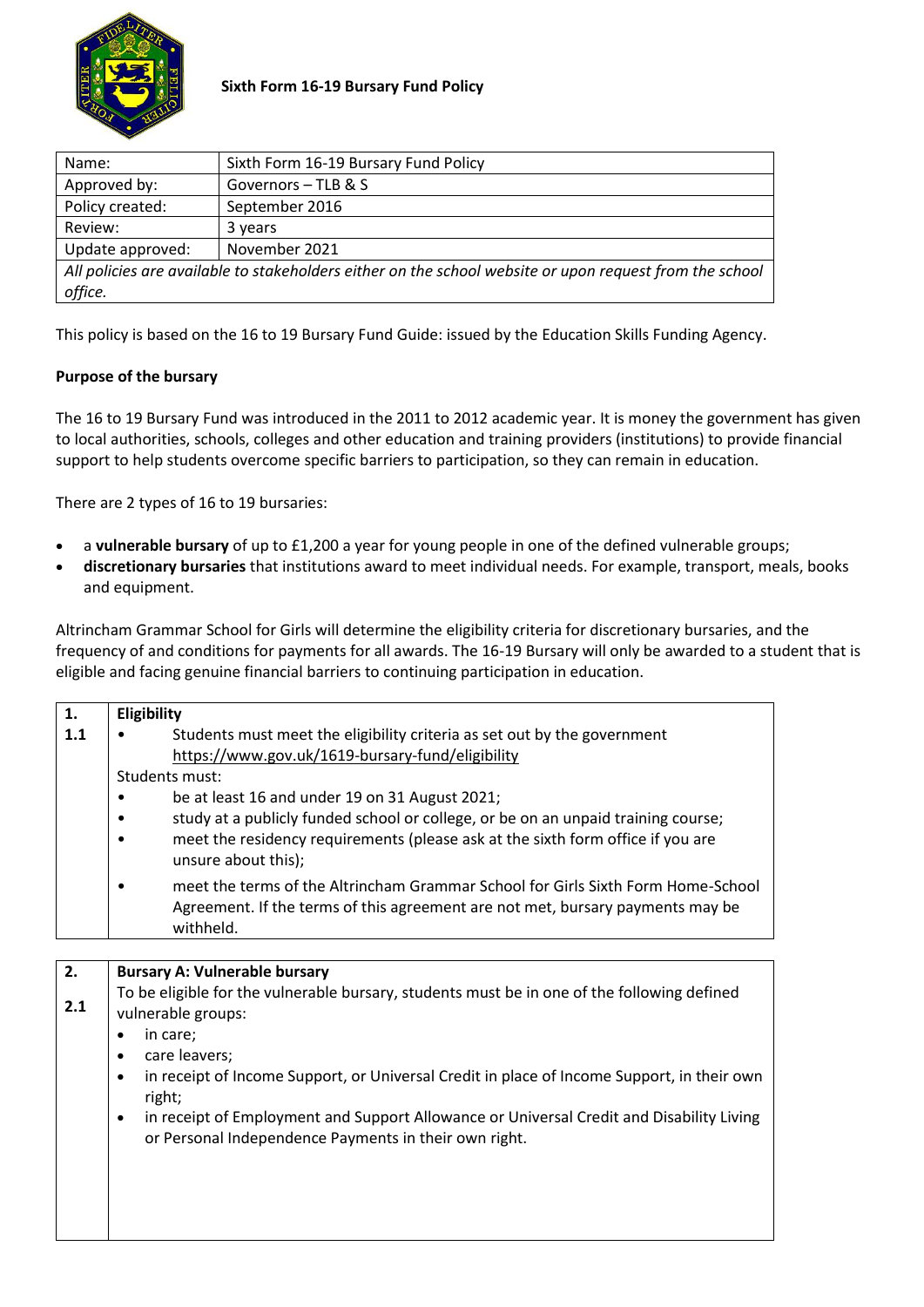

**NB: Students aged 19 or over are not eligible for the vulnerable student bursary but are still eligible for the discretionary bursary if they meet the criteria set out above under 'eligibility' 3. 3.1 3.2 3.3 3.4 Bursary B: Discretionary bursary** To be eligible for the discretionary bursary, students must be facing financial barriers to participation and need help to stay in education. Students must have a household income of **£23, 000 or less**. Household income can be evidenced by: Receipt of benefit e.g. universal credit P60 / P45 Tax Credit Award Notice Evidence of self-employment income. Pay slips Students aged 19 and over are eligible for the discretionary bursary as long as they are continuing on a study programme they began aged 16 to 18 ('19+ continuers') or they have an Education, Health and Care Plan (EHCP). Students who meet this criterion can apply for a discretionary bursary for a specific educational purpose. This may include: • Travel to and from school; • School meals (if not already in receipt of Free School Meals); Sixth form uniform; Books and equipment. Educational trips (compulsory curriculum trips organised by departments). An award, which will be made at the discretion of the school, will be paid directly to the student bank account for specific purposes. Any monies awarded will be paid directly to the student in regular instalments following an agreed payment plan, and students are expected to budget so that they have sufficient money throughout the year. **4. 4.1 4.2 Bursary C: One off bursary** A single, smaller discretionary award is available for students unable to access educational opportunities. They may already receive funds from a bursary in a regular payment but require additional one-off support, or they are not in category A or B above but circumstances have changed e.g. sudden parental unemployment, illness affecting income, other specific circumstances. Students who meet this criteria can apply for a discretionary bursary for a specific educational purpose. This may include: • Travel to and from school; School meals; Sixth form uniform;

University open days / interviews;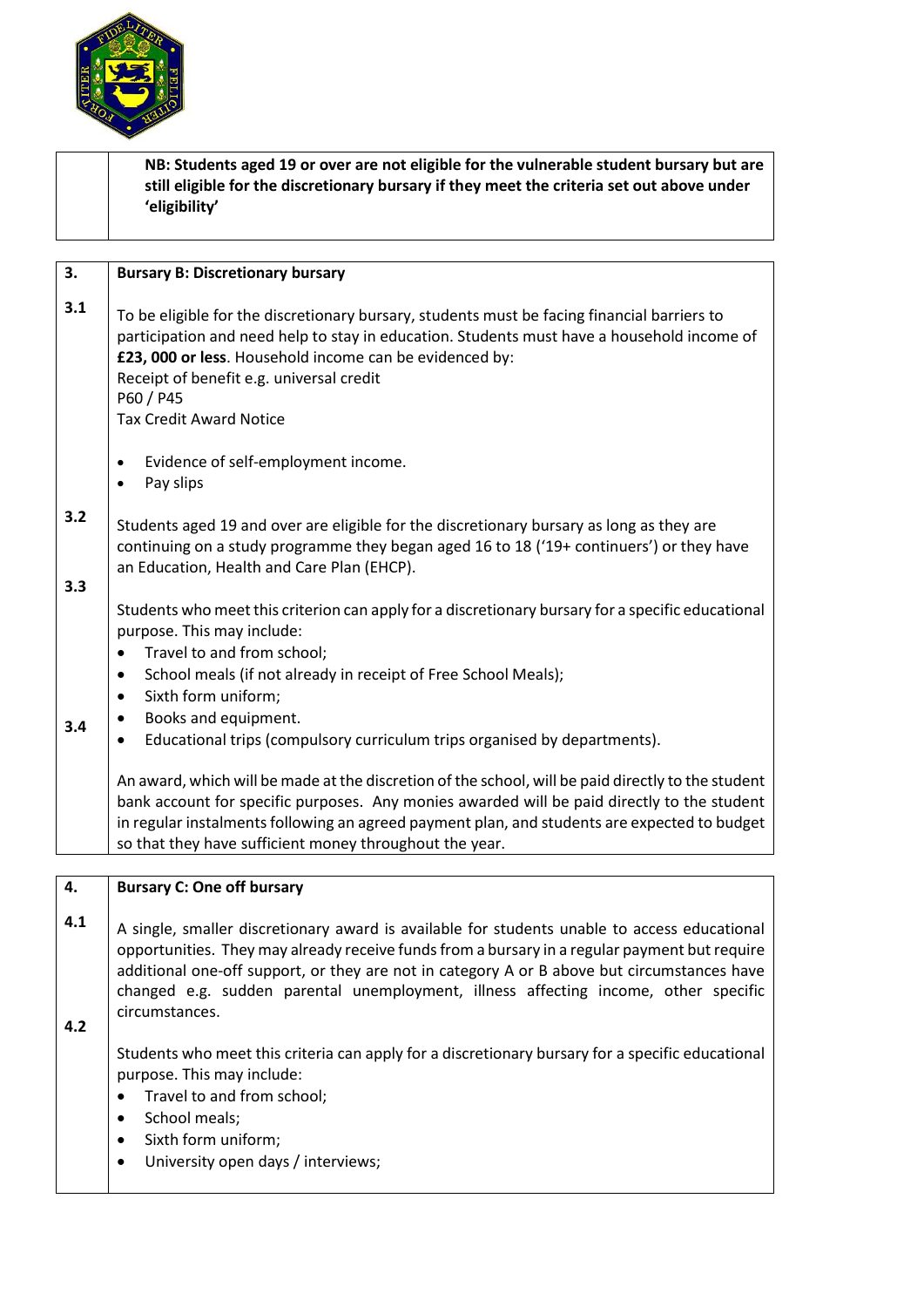

| 5.  | Conditions of receiving the bursary                                                                                                                                                                                                                                                                                                                                                               |
|-----|---------------------------------------------------------------------------------------------------------------------------------------------------------------------------------------------------------------------------------------------------------------------------------------------------------------------------------------------------------------------------------------------------|
| 5.1 | Students who have been awarded a bursary will be required to adhere to the conditions set<br>out and agreed in the home school agreement, signed at the beginning of Year 12. If a student<br>does not adhere to these conditions, a discussion will take place between school and the<br>student and their parents/carers; the school has the right to withhold part, or all, of the<br>bursary. |

| 6.  | Payment of bursary to eligible students                                                                                                                                                                                                                                                                                                                                                       |
|-----|-----------------------------------------------------------------------------------------------------------------------------------------------------------------------------------------------------------------------------------------------------------------------------------------------------------------------------------------------------------------------------------------------|
| 6.1 | Bursary payments will be made directly to a student's bank account in regular instalments<br>following an agreed payment plan. This will be set out in the students' agreement form, signed<br>by students and parents / carers. It is the responsibility of the student to inform school if their<br>bank details change. If necessary, payment can be made in cash directly to the student. |

| 7.         | <b>Documentation</b>                                                                                                                                                                                                                                                                                                                                                                                                                                                               |
|------------|------------------------------------------------------------------------------------------------------------------------------------------------------------------------------------------------------------------------------------------------------------------------------------------------------------------------------------------------------------------------------------------------------------------------------------------------------------------------------------|
| 7.1<br>7.2 | Documentation is required to support all bursary applications. The most up to date documents<br>should be provided to reflect the current circumstances (benefits) or tax / financial (payroll<br>information). Examples of appropriate documentation that should be provided include:<br>notification from a Local Authority of a care agreement; receipt of benefit e.g. universal credit;<br>P60 / P45; Tax Credit Award Notice; Evidence of self-employment income; pay slips. |
|            | It is the responsibility of students and their parents/ carers to ensure that all information<br>provided is complete and accurate. The giving of any false or incomplete information which<br>leads to incorrect or overpayment may result in the stoppage of future payments and the<br>recovery of funds that have already been paid. It may also result in a referral to the police with<br>the possibility of the student and/or their family facing prosecution.             |

|                                                                                                                                                                                                                                                                                                                      | 8.  |
|----------------------------------------------------------------------------------------------------------------------------------------------------------------------------------------------------------------------------------------------------------------------------------------------------------------------|-----|
| All documentation received by the school will be treated sensitively and stored confidentially,<br>in line with the school's data protection policy which is GDPR compliant. The school has a<br>statutory obligation to provide information to agreed third parties if requested e.g. ESFA or<br>external auditors. | 8.1 |

| 9.         | <b>Application process and timescales</b>                                                                                                                                                                                                                                                                                                                                                                                                                                                                                |
|------------|--------------------------------------------------------------------------------------------------------------------------------------------------------------------------------------------------------------------------------------------------------------------------------------------------------------------------------------------------------------------------------------------------------------------------------------------------------------------------------------------------------------------------|
| 9.1<br>9.2 | Students can apply by completing the necessary form and submitting it to the sixth form office.<br>Forms can be obtained from the sixth form office, or on the school website, under the sixth<br>form section. Applications will be considered by two members of staff; the Head of Sixth Form<br>and the Principal and will be coordinated by the sixth form administrator. Each application will<br>be considered on an individual basis. All discretionary bursaries are awarded at the discretion<br>of the school. |
|            | Applications should be submitted by the end of September. Applications can be accepted after<br>this date; however, the payment plan and allocation may be adjusted accordingly.                                                                                                                                                                                                                                                                                                                                         |